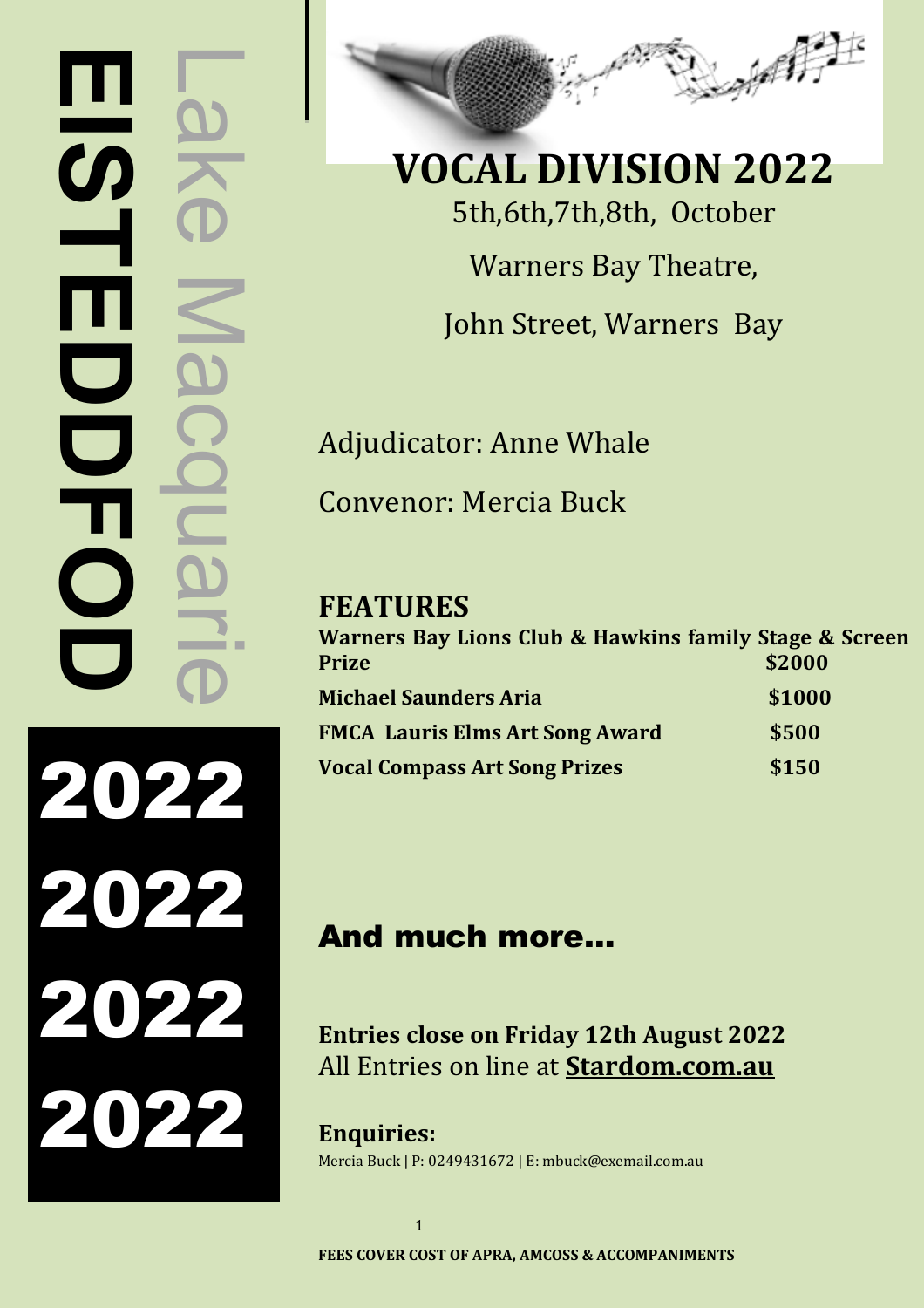## **OUR GRATEFUL THANKS TO:**

| <b>Warners Bay Lions Club</b><br><b>Rosemary Hudson</b><br>Nance Adams OAM<br><b>Michael Saunders</b><br>Father Chris & Meri Bird<br>The Hawkins Family<br><b>Newcastle Theatre Company</b><br>Marjorie Lambert Estate<br>Don Mitchell<br>Joan Lambert<br>Speech & Drama Association of NSW<br><b>Federated Music Clubs of Australia</b><br><b>Susan Hart</b><br><b>Philip Sketchley OAM</b><br><b>Rosemary Allan</b><br><b>Music Teachers Association</b><br><b>Bernard &amp; Doris Griffin</b><br>Howard & Diana Bridgman<br>John & Libby Dickeson<br>Pam Corke & Mert Leembruggen<br><b>Annette Phillis</b><br>Dr Jennifer Barnes<br>Gwenda Jones<br>Vocal Compass (Alex Sefton & Kyla Allan)<br>PJ Willis | Lake Macquarie City Council | Michael Nolan |
|---------------------------------------------------------------------------------------------------------------------------------------------------------------------------------------------------------------------------------------------------------------------------------------------------------------------------------------------------------------------------------------------------------------------------------------------------------------------------------------------------------------------------------------------------------------------------------------------------------------------------------------------------------------------------------------------------------------|-----------------------------|---------------|
|                                                                                                                                                                                                                                                                                                                                                                                                                                                                                                                                                                                                                                                                                                               |                             |               |
|                                                                                                                                                                                                                                                                                                                                                                                                                                                                                                                                                                                                                                                                                                               |                             |               |
|                                                                                                                                                                                                                                                                                                                                                                                                                                                                                                                                                                                                                                                                                                               |                             |               |
|                                                                                                                                                                                                                                                                                                                                                                                                                                                                                                                                                                                                                                                                                                               |                             |               |
|                                                                                                                                                                                                                                                                                                                                                                                                                                                                                                                                                                                                                                                                                                               |                             |               |
|                                                                                                                                                                                                                                                                                                                                                                                                                                                                                                                                                                                                                                                                                                               |                             |               |
|                                                                                                                                                                                                                                                                                                                                                                                                                                                                                                                                                                                                                                                                                                               |                             |               |
|                                                                                                                                                                                                                                                                                                                                                                                                                                                                                                                                                                                                                                                                                                               |                             |               |
|                                                                                                                                                                                                                                                                                                                                                                                                                                                                                                                                                                                                                                                                                                               |                             |               |
|                                                                                                                                                                                                                                                                                                                                                                                                                                                                                                                                                                                                                                                                                                               |                             |               |
|                                                                                                                                                                                                                                                                                                                                                                                                                                                                                                                                                                                                                                                                                                               |                             |               |
|                                                                                                                                                                                                                                                                                                                                                                                                                                                                                                                                                                                                                                                                                                               |                             |               |
|                                                                                                                                                                                                                                                                                                                                                                                                                                                                                                                                                                                                                                                                                                               |                             |               |
|                                                                                                                                                                                                                                                                                                                                                                                                                                                                                                                                                                                                                                                                                                               |                             |               |
|                                                                                                                                                                                                                                                                                                                                                                                                                                                                                                                                                                                                                                                                                                               |                             |               |
|                                                                                                                                                                                                                                                                                                                                                                                                                                                                                                                                                                                                                                                                                                               |                             |               |
|                                                                                                                                                                                                                                                                                                                                                                                                                                                                                                                                                                                                                                                                                                               |                             |               |
|                                                                                                                                                                                                                                                                                                                                                                                                                                                                                                                                                                                                                                                                                                               |                             |               |
|                                                                                                                                                                                                                                                                                                                                                                                                                                                                                                                                                                                                                                                                                                               |                             |               |
|                                                                                                                                                                                                                                                                                                                                                                                                                                                                                                                                                                                                                                                                                                               |                             |               |

## **Vocal Division**

Adjudicator: Anne Whale Convenor: Mercia Buck –02 4943 1672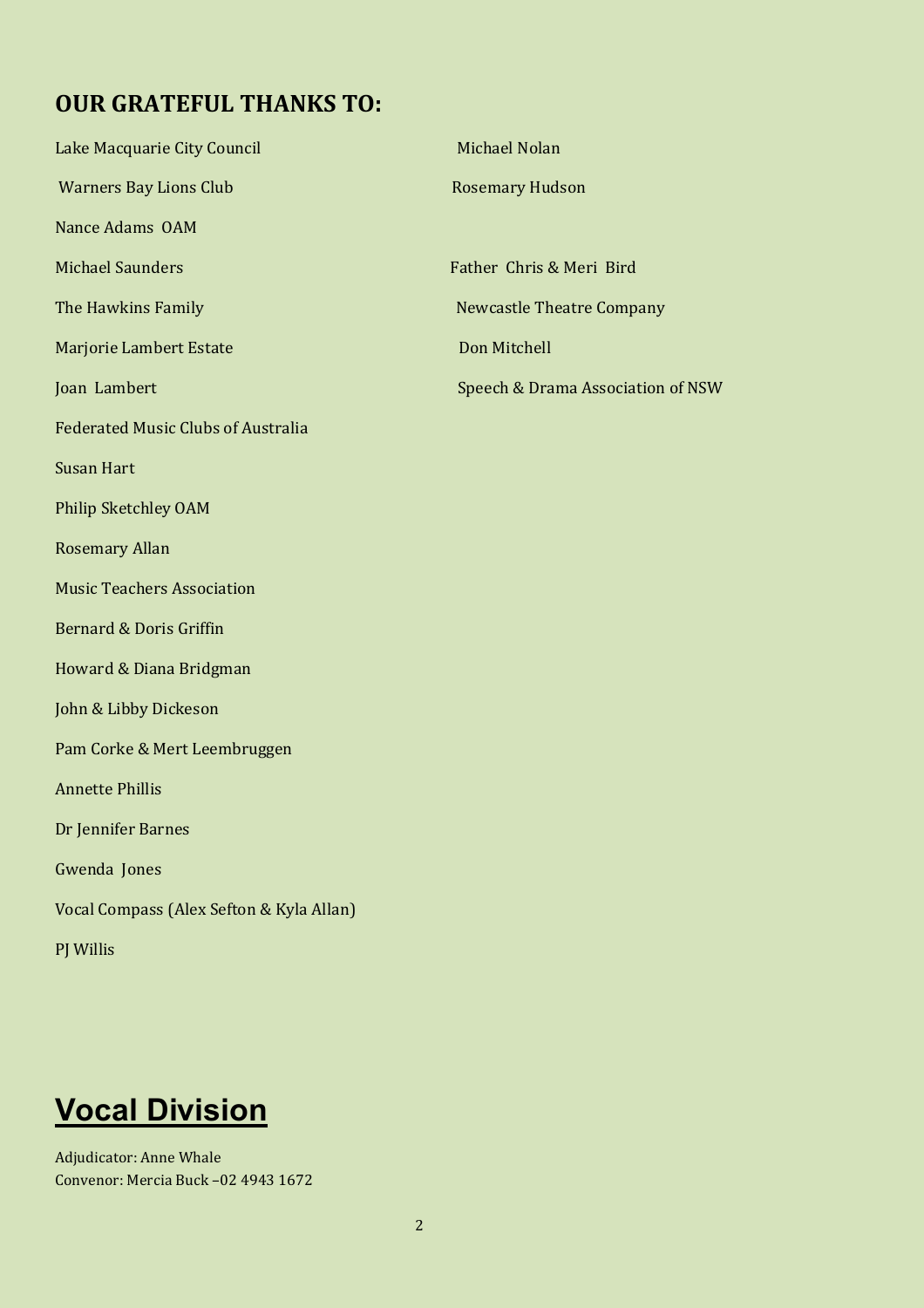## **Michael Saunders Aria**

**Section No. 100 Open**

**Entry Fee: \$28 First Prize: \$700**

**Second Prize: \$200 Third Prize: \$100**

**Sponsored By: Michael Saunders**

**.Entrants will be required to prepare three contrasting arias from three different operas.**

**Two arias will be required for the preliminary heats and a third remaining aria will be performed in the final.**

**The third piece, required only for the final, can be chosen from any repertoire, subject to the constraint that it be "contrasting" to the other two presented in a preliminary heat.**

**Arias must be sung in the original language and original key, and performed from memory.**

**Long instrumental preludes or interludes should be curtailed.**

#### **CONDITIONS GOVERNING "MICHAEL SAUNDERS ARIA"**

**Up to six finalists will be selected from the preliminary heats. In awarding the prize the adjudicator will take into consideration:**

- **(a) performance by the entrant in both a preliminary heat and the final,**
- **(b) current state of development (vocal, musical and linguistic),**
- **(c) presentation and performance**
- **(d) potential.**

**The winner will be required to perform without fee at a Champions concert for the Lake Macquarie Music Society.**

**Winners of the ARIA are ineligible to enter again within 2 years.**

**Entrants must enter 3 non-championships sections excluding Duet and Popular section.**

## **LAURIS ELMS AWARD - FOR A MALE OR FEMALE OF ANY VOICE TYPE**

**Section No. 101 Open Age**

**Entry Fee: \$28 First Prize: \$500**

**Sponsored By: Federated Music Clubs of Australia**

**Own choice of any two Art Songs in the original English language. For Example, Australian, English or American Art songs. Translated texts won't be accepted.** 

**Entrants must enter 3 non championship solo sections.**

#### **LIONS CLUB OF WARNERS BAY & THE HAWKINS FAMILY SONG**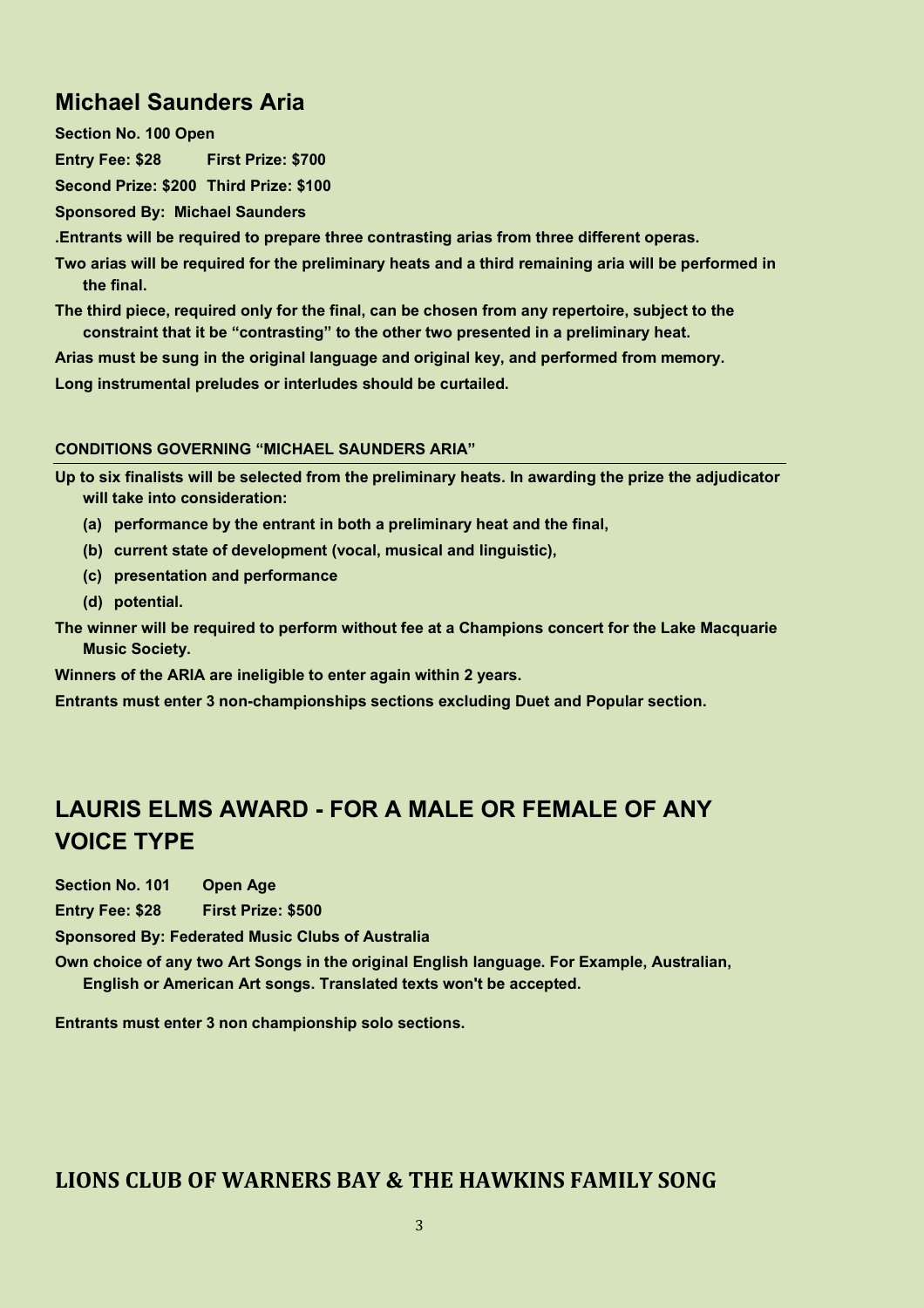#### **FROM STAGE AND SCREEN**

**Section No: 102 Open Age Entry Fee: \$28 First Prize \$1,500 Second Prize \$300 Third Prize \$200 Sponsored by: The Lions Club of Warners Bay, & The Hawkins Family.**

**TEST PIECES FOR "SONG FROM STAGE AND SCREEN"**

**Songs will be of the entrants own choice, and must be a solo performance.**

**Songs to be selected from any stage and screen repertoire.**

**Three contrasting works must be chosen.**

**A preliminary heat will require performance of two (2) songs. Finalists will be required to perform their third choice.**

#### **CONDITIONS GOVERNING "SONG FROM STAGE AND SCREEN"**

**Backing CD or piano or any other accompaniment, including self-accompaniment is acceptable. If pre-recorded accompaniment is to be used, it must be of the highest quality. A CD player will be provided upon request (please note on your entry form that this will be required).** 

**If pre-recorded accompaniment is used, no vocals are allowed on the backing tape.**

**The winner may be required to perform without fee at a final concert for the Lake Macquarie Music Society.**

**Winners of the Song from Stage & Screen are ineligible to enter again within 2 years.**

**Entrants must enter 3 other non championship sections.**

#### FOLK SONG SOLO

**Section No: 103** Open Age **Entry Fee:** \$12 **First Prize:** Medal **Time Limit:** 6 min

**Time Limit:** 6 min

**Section No: 104 17 - 21 years Entry Fee:** \$12 **First Prize:** Medal

Own choice of any one traditional folk song from any country. The piece should preferably be sung in the language of its country or origin, but an English translation is acceptable. The piece may be accompanied (on any appropriate instrument or instruments) or unaccompanied.

**Section No: 105 Open Age Entry Fee:** \$12 **First Prize:** Medal

**Time Limit:** 6 min

**Section No: 106 17-21 years Entry Fee:** \$12 **First Prize:** Medal

Own choice of one sacred song (that is, a song with a Religious theme) excluding Oratorio, Cantatas, and Hymns.

#### SACRED SONG SOLO

#### ORATORIO ARIA, CANTATA OR BACH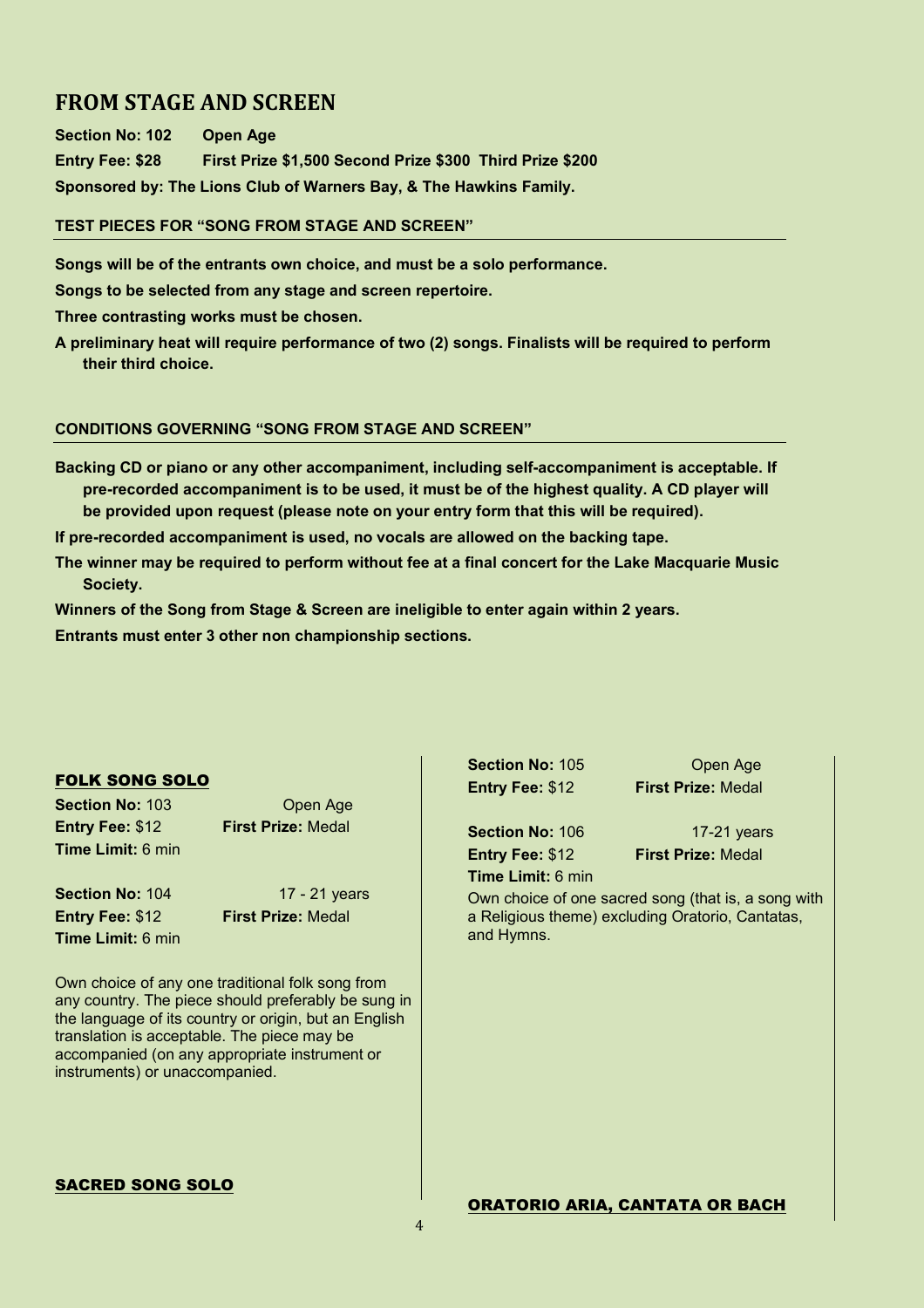#### RELIGIOUS WORK

**Section No: 107 Open Age Entry fee:** \$12 **First Prize:** Medal

**Entry fee:** \$12 **First Prize:** Medal **Time Limit:** 6 min

**Section No: 108 17 - 21 years** 

Own choice of one aria from Oratorio, Cantata or Bach religious work. A preceding recitative, if any, should be sung.

#### ART SONG SOLO

|                        | <b>VOCAL COMPASS ART SONG PRIZES</b> |
|------------------------|--------------------------------------|
| <b>Section No: 109</b> | Open Age                             |
| Entry Fee: \$12        | <b>First Prize: \$100</b>            |

**Entry Fee:** \$12 **First Prize: \$50 Time Limit:** 6 min

**Section No:** 110 17 - 21 years

Own choice of any one Art Song. Sung in the original language

#### VOCAL ENSEMBLE FROM QUARTET

#### UPWARDS (NO LIMIT)

**Section No: 111 Open Age** 

**Entry Fee:** \$16 **Time Limit:** 10 min Two contrasting works, one of which must be in 2 parts or more.

#### GILBERT AND SULLIVAN SOLO

**Section No: 114 Open Age Entry Fee:** \$12 **First Prize:** Medal

**Section No: 115 17 - 21 years Entry Fee:** \$12 **First Prize:** Medal **Time Limit:** 6 min

Own choice of any one Gilbert and Sullivan song.

**Time Limit:** 6 min Own choice of any one song by an Australian composer.

#### BALLAD SOLO

**Section No: 118 Open Age Entry Fee:** \$12 **First Prize** Medal

**Section No: 119** 17 – 21 years **Entry Fee:** \$12 **First Prize:** Medal

**Time Limit:** 6 min Own choice of any one Ballad.

#### VOCAL DUET/TRIO

**Section No: 120 Open Age Entry Fee:** \$18 (total) **First Prize:** Medals

**Section No: 121 17 – 21 years** Entry Fee: \$18 (total) **First Prize:** 2 Medals

#### **Time Limit:** 8 min

Own choice of any one (classical) work, including Operatic excerpts. PARTNERS NAME/S to be given upon entry. Competitors may only compete once in this section.

#### 20TH AND 21ST CENTURY SONG SOLO

**Section No: 122** Open Age

**Entry Fee:** \$12 **First Prize** Medal

**Section Fee: 123 17 – 21 years Entry Fee:** \$12 **First Prize** Medal

**Time Limit:** 6 min This section excludes popular song or song from Stage and Screen.

#### MUSICAL THEATRE SOLO

#### PJ WILLIS PRIZE

**Section No: 123a Changel Age Open Age Entry Fee:** \$12 **First Prize: \$100**

**JEANETTE BAILEY & MAREE DIVES PRIZE Section Fee: 123b** 17 – 21 years

AUSTRALIAN COMPOSER SOLO

**Section No: 116 Open Age Entry Fee:** \$12 **First Prize:** Medal

**Entry Fee:** \$12 **First Prize:** Medal

**Section No: 117 17 - 21 years**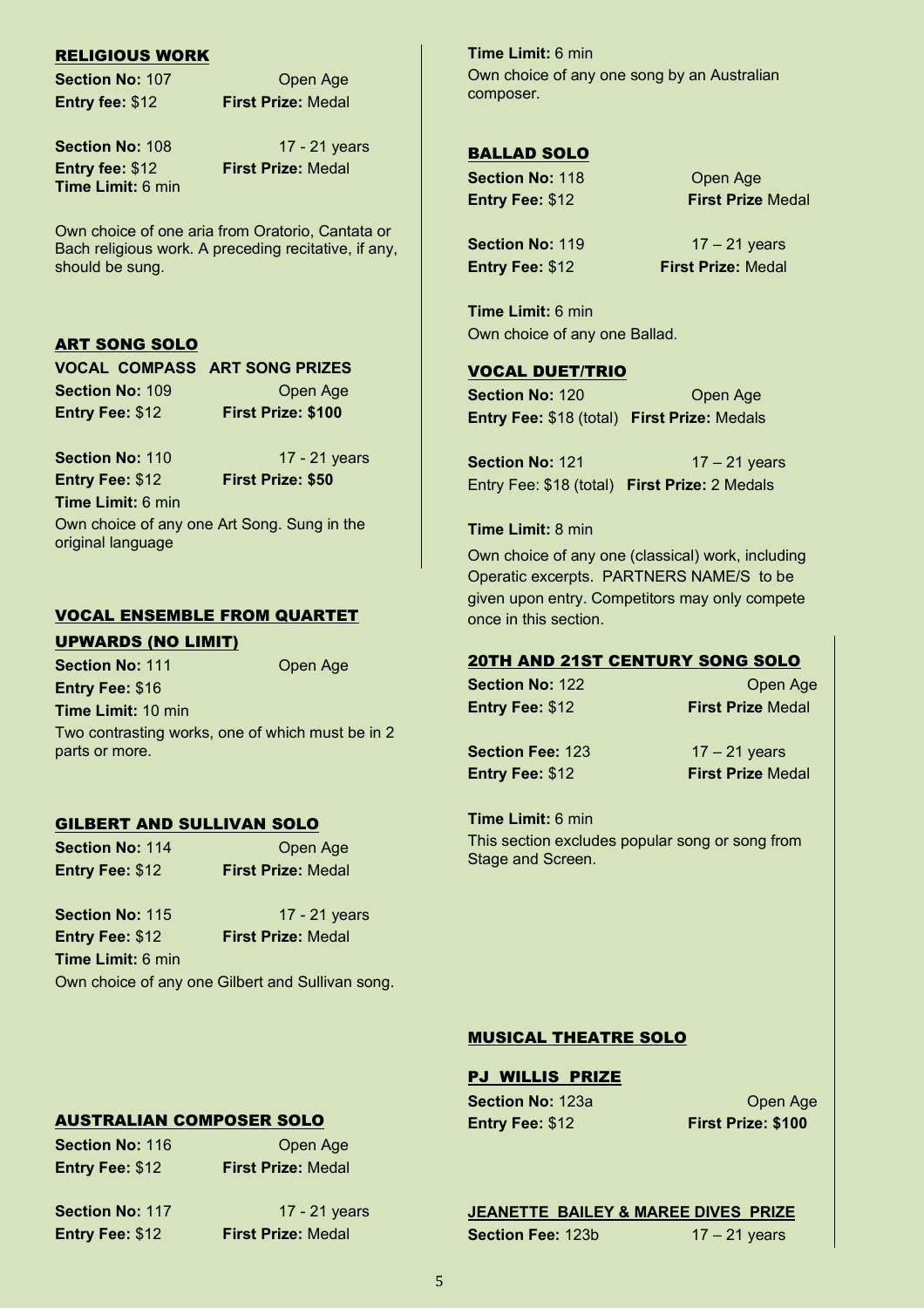#### **Time Limit:** 6 min

Own choice of a song from a Music Theatre work of the  $20<sup>th</sup>$  or  $21<sup>st</sup>$  century. Competitors cannot sing the same piece that they will present for the Stage and Screen if they choose to enter.

## Junior Vocal Division

**Prizes:** A competitor who gains the highest aggregate (total) score over a minimum of three sections, excluding Vocal Duet & Popular Song, in the Junior Vocal Division within the following age groups will receive a cash donation as follows:

#### • 10 years & under (\$50 Prize)

#### **Sponsored by: Rosemary Hudson**

• 12 years & under (\$50 Prize)

- **Sponsored by: Diana Bridgman**
- 14 years & under (\$50 Prize)

#### **Sponsored by: Mercia Buck**

• 16 years & under (\$50 Prize)

**Sponsored by: Howard Bridgman**

• 18 years and under (\$50 Prize)

**Sponsored by:** Anonymous

**THE JOAN LAMBERT INDIGENOUS PRIZE A COMPETITOR IDENTIFYING AS INDIGENOUS OR TORRES STRAIT ISLANDER CHOSEN AS OUTSTANDING BY THE ADJUDICATOR WILL BE AWARDED A \$50 PRIZE.**

**Section No: 125 10 years and under Entry Fee:** \$12 **First Prize** \$50 **Sponsored by: Annette Phillis**

**Section No:** 126 12 years and under **Entry Fee:** \$12 **First Prize** \$50 **Sponsored by: Susan Hart**

**Entry Fee:** \$12 **First Prize** \$50

**Section No:** 127 14 years and under **Sponsored by: Susan Hart**

**Section No:** 128 16 years and under **Entry Fee:** \$12 **First Prize:** \$50

**Sponsored by: Diana Bridgman**

**Section No:** 129 18 years and under **Entry Fee:** \$12 **First Prize:** \$50 **Sponsored by: Mercia Buck**

To enter any of these sections, a competitor must have entered at least three non championship sections in the Junior Vocal Division within the corresponding age group. An entrant will be required to perform two classical songs of their choice but contrasting in nature, to be presented consecutively. No piece presented in this section may be repeated in another.

Repertoire excludes, m/theatre, folk, negro spirituals, duets and pop songs. NO CDS ALLOWED.

#### VOCAL SOLO

**Section No:** 130 8 years and under (Medal) 131 10 years and under (Medal) 132 12 years and under (Medal) 133 14 years and under (Medal) 134 16 years and under (Medal)

135 18 years and under (Medal)

#### **Entry Fee:** \$12

**Time Limit:** 5 min Own choice of any one vocal solo from the classical repertoire.

#### CHARACTER SOLO

**Section No:** 136 8 years and under (Medal)

#### JUNIOR VOCAL CHAMPIONSHIP

**Section No:** 124 8 years and under **Entry Fee:** \$12 **First Prize** \$50 **Sponsored by: Jack Andrew**

137 10 years and under Medal) 138 12 years and under (Medal) 139 14 years and under (Medal) 140 16 years and under (Medal) **141 18 years and under \$50**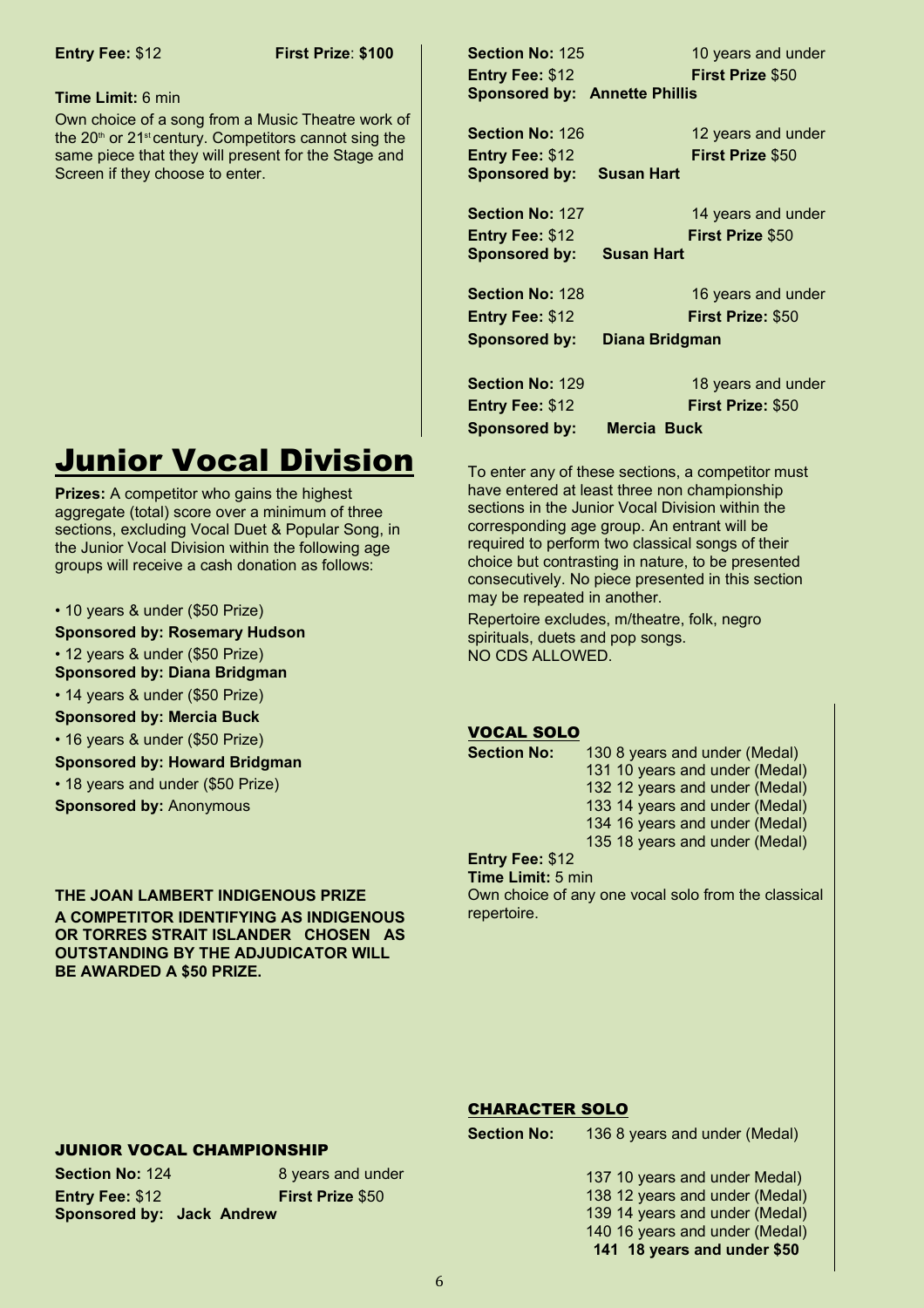#### **SPONSORED BY MICHAEL NOLAN**

religious work sung with preceding recitative if any.

**Entry Fee:** \$12 **Time Limit:** 5 min

Own choice of a character song from stage, film, musical comedy, operetta (including Gilbert and Sullivan), or musical theatre to be sung in costume. Choose a song that is the personification of a character commenting on their situation. No props

#### MUSICAL THEATRE

| <b>Section No:</b> | 142 8 years and under (Medal)       |
|--------------------|-------------------------------------|
|                    | 143 10 years and under (Medal)      |
|                    | 144 12 years and under (Medal)      |
|                    | 145 14 years and under (Medal)      |
|                    | 146 16 years and under (Medal)      |
|                    | 147 18 years and under (\$50 Prize) |
|                    | <b>SPONSORED BY MICHAEL</b>         |
|                    |                                     |

**NOLAN**

**Entry Fee:** \$12 **Time Limit:** 5 min

Own choice of a song from Music Theatre work of the  $20<sup>th</sup>$  or  $21<sup>st</sup>$  century.

#### SACRED SONG OR HYMN SOLO

**Section No:** 148 8 years and under (Medal) 149 10 years and under (Medal) 150 12 years and under (Medal) 151 14 years and under (Medal) 152 16 years and under (Medal) 153 18 years and under ( Medal)

**Entry Fee:** \$12 **Time Limit:** 5 min

Own choice of one sacred song (that is, a song with a religious theme) or hymn, excluding Oratorio and Cantatas.

#### FOLK SONG SOLO

| <b>Section No:</b> | 154 8 years and under (Medal)  |  |
|--------------------|--------------------------------|--|
|                    | 155 10 years and under (Medal) |  |
|                    | 156 12 years and under (Medal) |  |
|                    | 157 14 years and under (Medal) |  |
|                    | 158 16 years and under (Medal) |  |
|                    | 159 18 years and under (Medal) |  |
| Entry Fee: \$12    |                                |  |
|                    |                                |  |

**Time Limit:** 5 min

Own choice of any one traditional folk song from any country, preferably sung in the language of the country of origin (but English translation allowed). May be sung accompanied (by one or more appropriate instruments) or unaccompanied. Arrangements by composers such as Britten & Quilter are accepted.

#### AUSTRALIAN COMPOSER SOLO

| <b>Section No:</b> | 160 8 years and under (Medal)  |
|--------------------|--------------------------------|
|                    | 161 10 years and under (Medal) |
|                    | 162 12 years and under (Medal) |
|                    | 163 14 years and under (Medal) |
|                    | 164 16 years and under (Medal) |
|                    | 165 18 years and under (Medal) |
|                    |                                |

**Entry Fee:** \$12

**Time Limit:** 5 min

Own choice of any one piece by an Australian composer excluding Popular Song (published or unpublished).

#### VOCAL DUET/TRIO

| <b>Section No:</b> | 166 8 years and under (Medal)  |
|--------------------|--------------------------------|
|                    | 167 10 years and under (Medal) |
|                    | 168 12 years and under (Medal) |
|                    | 169 14 years and under (Medal) |
|                    | 170 16 years and under (Medal) |
|                    | 171 18 years and under (Medal) |
|                    |                                |

**Entry Fee:** \$6 (each performer)

**Time Limit:** 6 min

Own choice. Each member of the duet/trio must submit an entry form and the PARTNER'S NAME is to be given on entry form. No competitors may compete more than once in this section.

#### ORATORIO ARIA, CANTATA, OR BACH RELIGIOUS WORK

**Section No:** 153A 16 years and under 153B 18 years and under

**Entry Fee:** \$12 **Time Limit**: 5 min

Own choice of one Oratorio, Cantata Aria, or Bach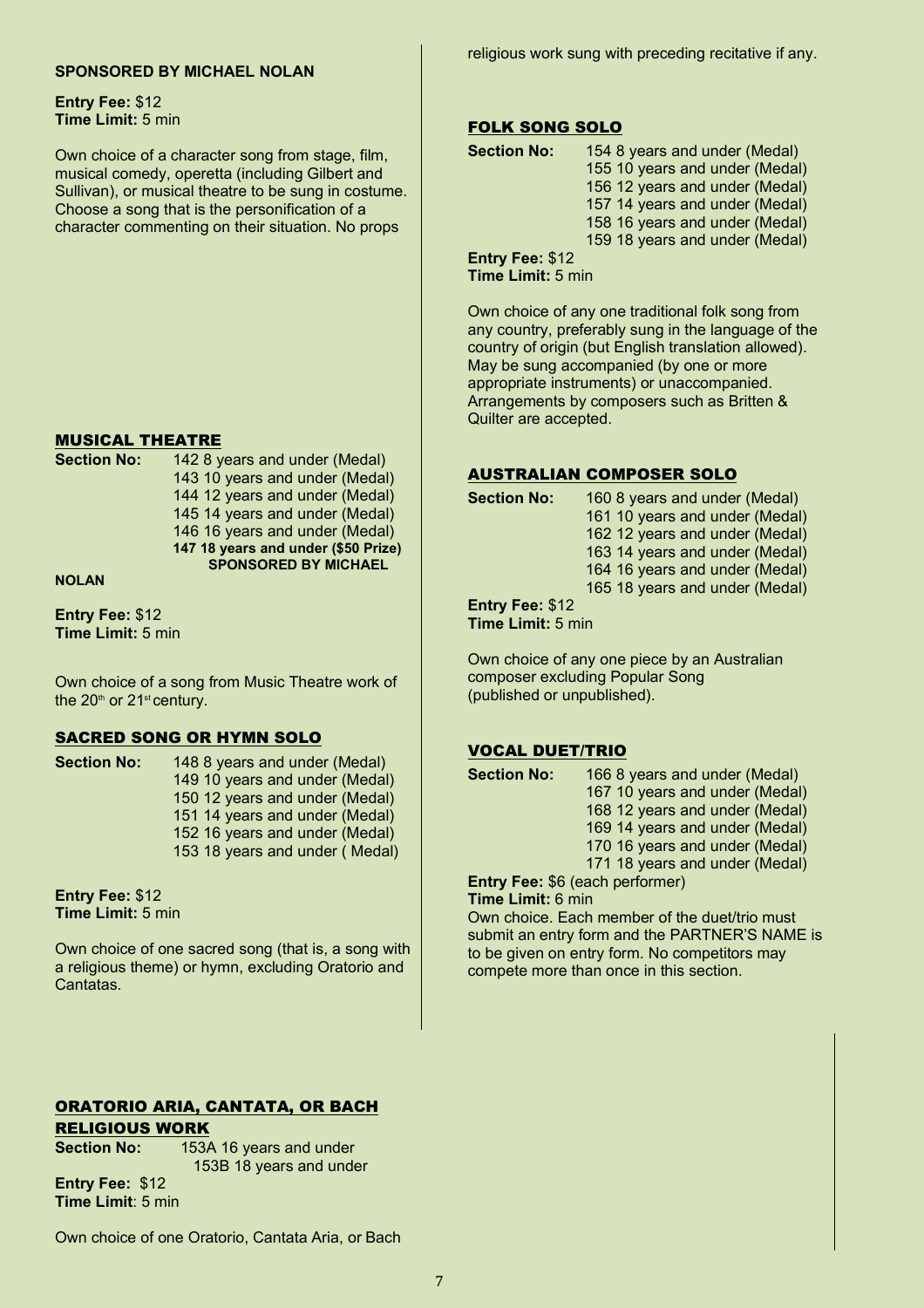**Section No:** 180 8 years and under (Medal) 181 10 years and under (Medal) 182 12 years and under (Medal) 183 14 years and under (Medal) 184 16 years and under (Medal) 185 18 years and under (Medal) 186 Open Age

#### SPECIAL RESTRICTED VOCAL SOLO

**Section No:** 172 8 years and under (Medal) 173 10 years and under (Medal) 174 12 years and under (Medal) 175 14 years and under (Medal) 176 16 years and under (Medal) 177 18 years and under (Medal)

**Entry Fee:** \$12

**Time Limit:** 5 min

"Special Restricted Vocal Solo" is open only to entrants who have never received first place in a vocal section of any Eisteddfod previously. Own choice of any one piece (from a classical repertoire).

**Entry Fee:** \$12 **Time Limit:** 5 min

#### **JAZZ OR BLUES SOLO**

**Section No: 178 10 years and under(Medal)**

 **178 A 12 years and under(Medal)**

 **178 B 14 years and under (Medal)**

 **178 C 16 years and under (Medal)**

 **178 D 18 years and under (Medal)**

 **179 OPEN AGE 1ST PRIZE: \$100**

#### **SPONSORED BY DR.JENNIFER BARNES**

**Entry Fee: \$12**

**Time Limit 5 min.**

**Own choice of Jazz or Blues standard or original song in the Jazz style. Improvisation recommended. CD backings without vocals permitted.**

**Entry Fee:** \$12 **Time Limit:** 4 min

Entrants may sing to a single instrument accompanist or a backing CD *without other vocals.*

#### RESTRICTED VOCAL SOLO

Restriction applies to competitors who have never won in this age group.

**Section No:** 187 8 years and under (Medal) 10 years and under (Medal) 12 years and under (Medal) 14 years and under (Medal) 16 years and under (Medal) 18 years and under (Medal) **Entry Fee:** \$12

**Time Limit:** 5 min

**If you require the Official Accompanist, please note this on your entry form.**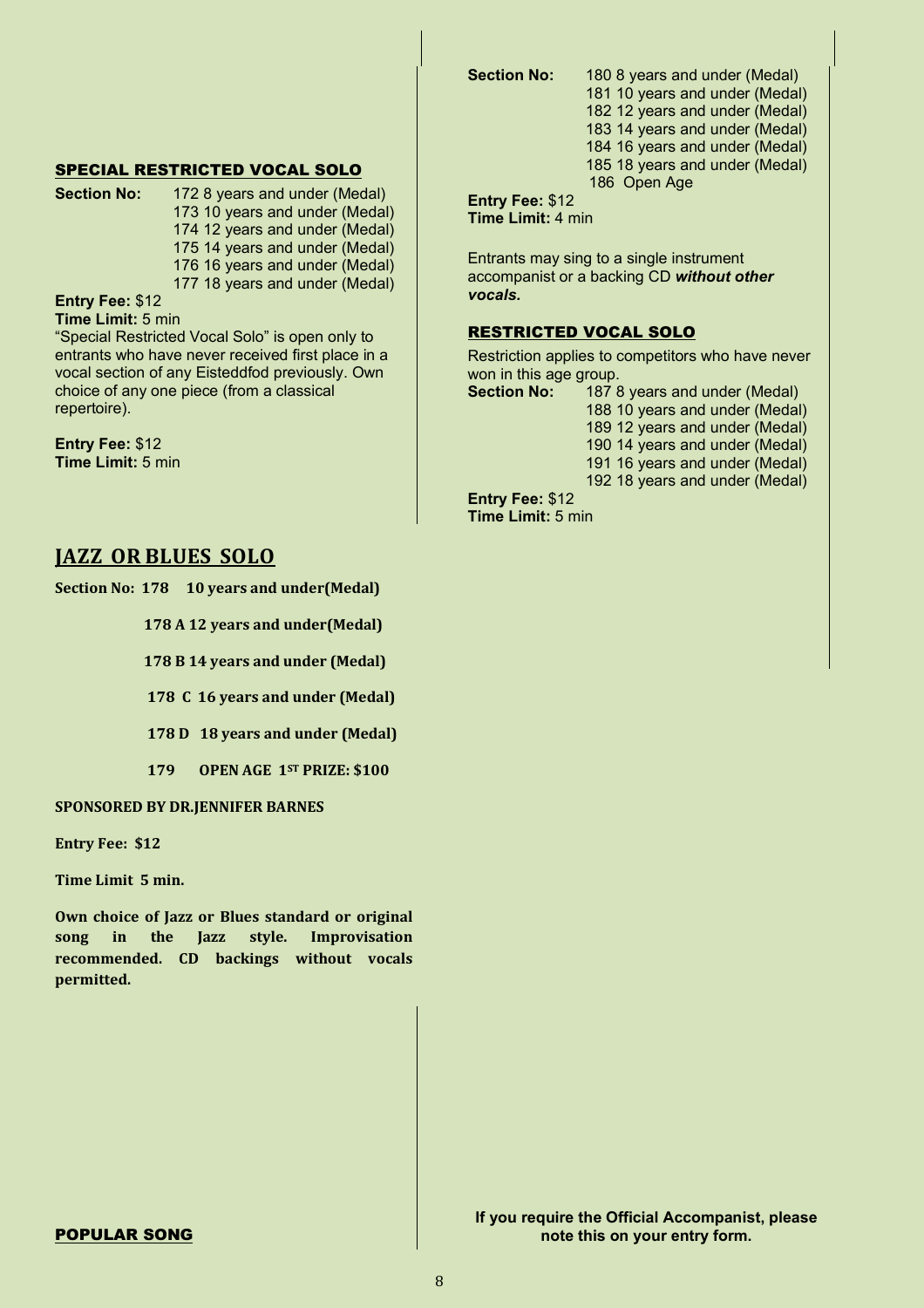#### **IT IS ESSENTIAL THAT YOU CONTACT THE ACCOMPANIST & ARRANGE REHEARSAL/S AT YOUR OWN EXPENSE.**

**The Eisteddfod will pay for accompanists on the days of performance.**

*The adjudicator will require copies of your music on the day of performance!* **These copies must be handed in at the door** 

**upon entry.**

#### 2022 LAKE MACQUARIE EISTEDDFOD

Hosted by Lake Macquarie Music Society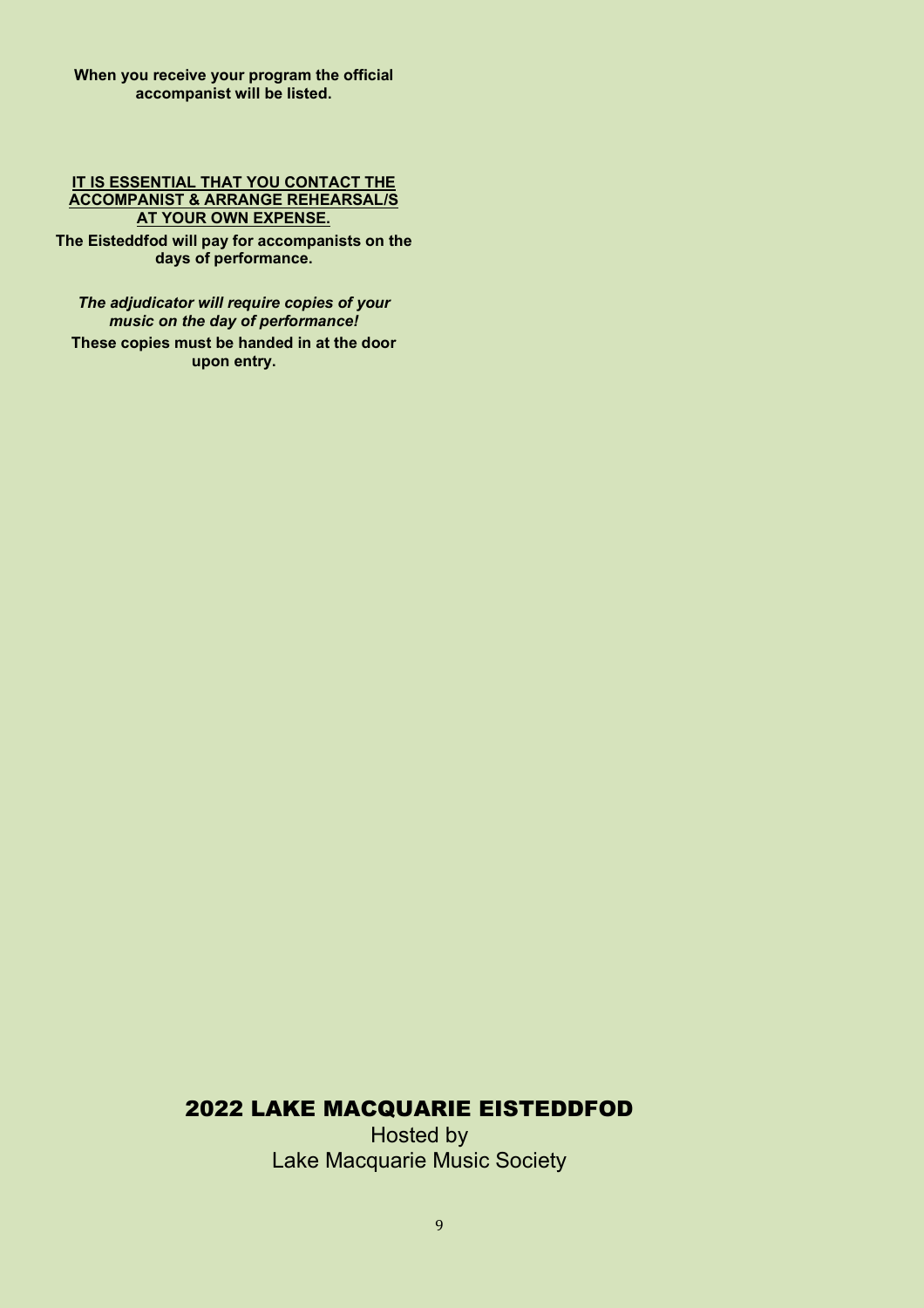## **Official Entry Form** VOCAL DIVISION

## **ALL ENTRIES ARE TO BE SUBMITTED ONLINE AT STARDOM.COM.AU**

#### ENTRIES CLOSE ON FRIDAY 12 AUGUST 2022**.**

LATE ENTRIES WILL BE ACCEPTED FOR 1 WEEK ONLY ACCOMPANIED BY A \$20 LATE FEE.

#### No entries will be accepted without payment of the full entry fee.

| <b>Section #</b> | <b>Entrant's Name   Age (as at 31/12/19)</b> | D.O.B            | <b>Entry Fee</b> |
|------------------|----------------------------------------------|------------------|------------------|
|                  |                                              |                  |                  |
|                  |                                              |                  |                  |
|                  |                                              |                  |                  |
|                  |                                              |                  |                  |
|                  |                                              |                  |                  |
|                  |                                              |                  |                  |
|                  |                                              |                  |                  |
|                  |                                              | <b>ADMIN FEE</b> | \$10             |
|                  |                                              | <b>TOTAL</b>     |                  |

| <b>NAME</b>                                               | <b>PHONE</b> |               |  |
|-----------------------------------------------------------|--------------|---------------|--|
| <b>ADDRESS</b>                                            |              |               |  |
| <b>EMAIL</b>                                              |              |               |  |
| Do you identify as Aboriginal or Torres Strait Islander?  | <b>YES</b>   | $\square$ ENO |  |
| <b>Official Accompanist Required:</b>                     | $\Box$ YES   | $\Box$ NO     |  |
| Special Requirements (for example, religious commitments) |              |               |  |

#### Submit your entry to: **STARDOM.COM.AU**

### LAKE MACQUARIE MUSIC SOCIETY

# EISTEDDFOD **RULES and CONDITIONS**<br>**General**<br>**1** Entries must be submitted on the Official Entry Form attached to the syllabus

1 Entries must be submitted on the Official Entry Form attached to the syllabus or printed from the website at